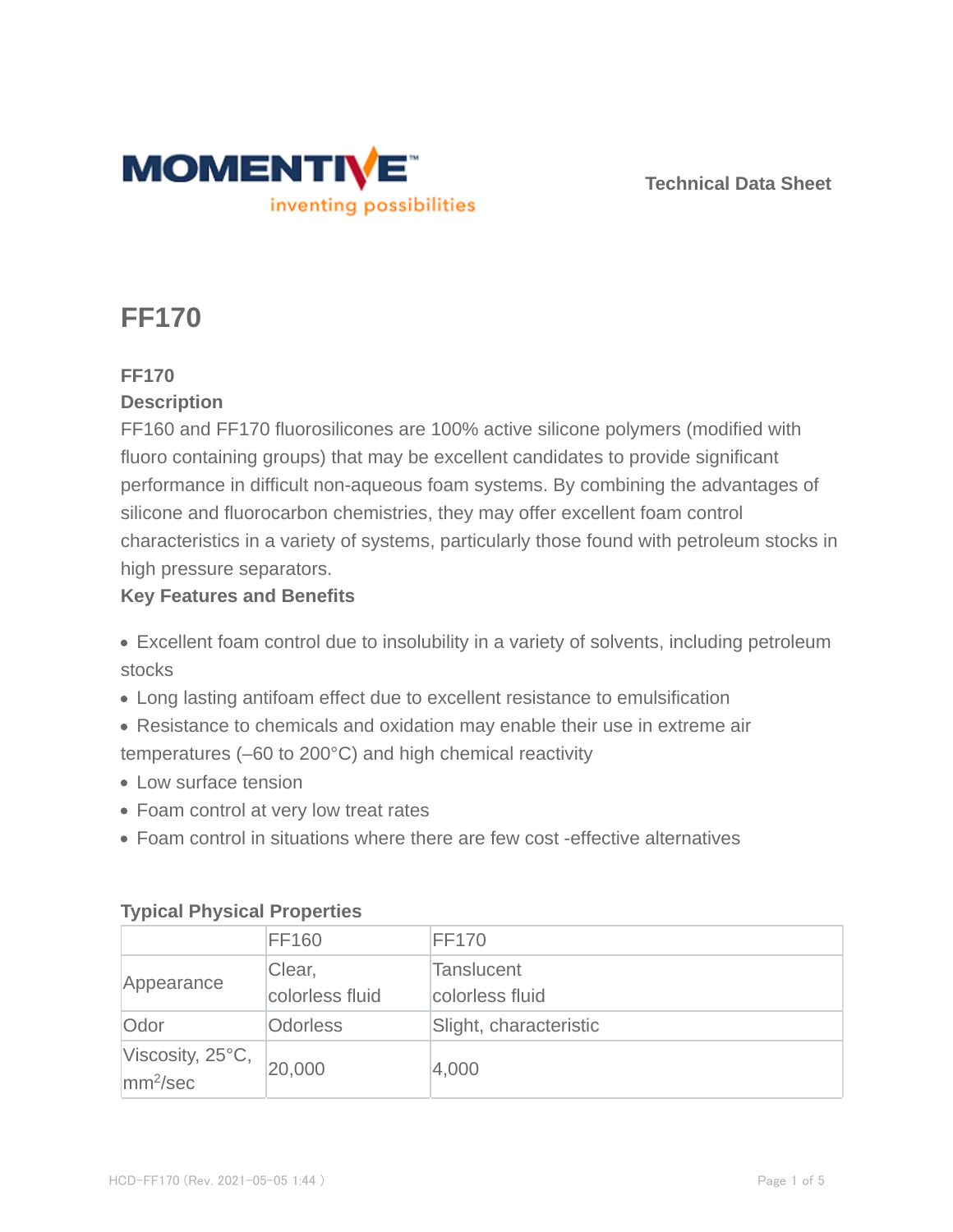| Density at 25°C,<br>g/cm              |                                                                                                                | 1.13                                                                                                          |
|---------------------------------------|----------------------------------------------------------------------------------------------------------------|---------------------------------------------------------------------------------------------------------------|
| Refractive Index<br>at $25^{\circ}$ C | 1.38                                                                                                           | 1.38                                                                                                          |
| Flash Point, °C                       | 315                                                                                                            | 93                                                                                                            |
| Soluble in                            | Toluene, ketones<br>such as acetone,<br>methyl ethyl<br>ketone, low<br>molecular<br>weight esters and<br>ether | Ketones, such as acetone or methyl ethyl ketone,<br>low molecular weight esters and ethers,<br>cyclosiloxanes |

# **Potential Applications**

It is well known that foam control of non-aqueous foams, particularly certain solvent based systems, can be very problematic. Conventional antifoams, such as those based on polydimethylsiloxanes, are likely to be soluble and may have the opposite effect of foam stabilization rather than foam control. The chemical and petroleum industries as well as the dry-cleaning industry (during recycling of used chlorinated solvents), are industries that may need a more potent foam control agent.

#### Benefits in High Pressure (gas-oil) Separators

1. FF160 and FF170 fluorosilicones exhibit excellent foam control in this application by enabling near zero liquid carry-over and gas carry-under. This may ensure that the downstream compressors and secondary/tertiary separators will operate optimally. 2. FF160 and FF170 fluorosilicones may allow the use of smaller high pressure separators while retaining the same throughput. This may be particularly useful in offshore platform designs, where space is at a premium.

3. FF160 and FF170 fluorosilicones can increase the productivity of existing equipment without the need to install new machinery and this may save cost for the end user. 4. FF160 and FF170 fluorosilicones may reduce capital costs, particularly for deep water drilling and their off-shore platforms.

5. FF160 and FF170 fluorosilicones can materially reduce the risk of shut down, particularly in deep water off-shore platforms where pressure excursions can lead to uncontrolled foaming when conventional antifoams are used.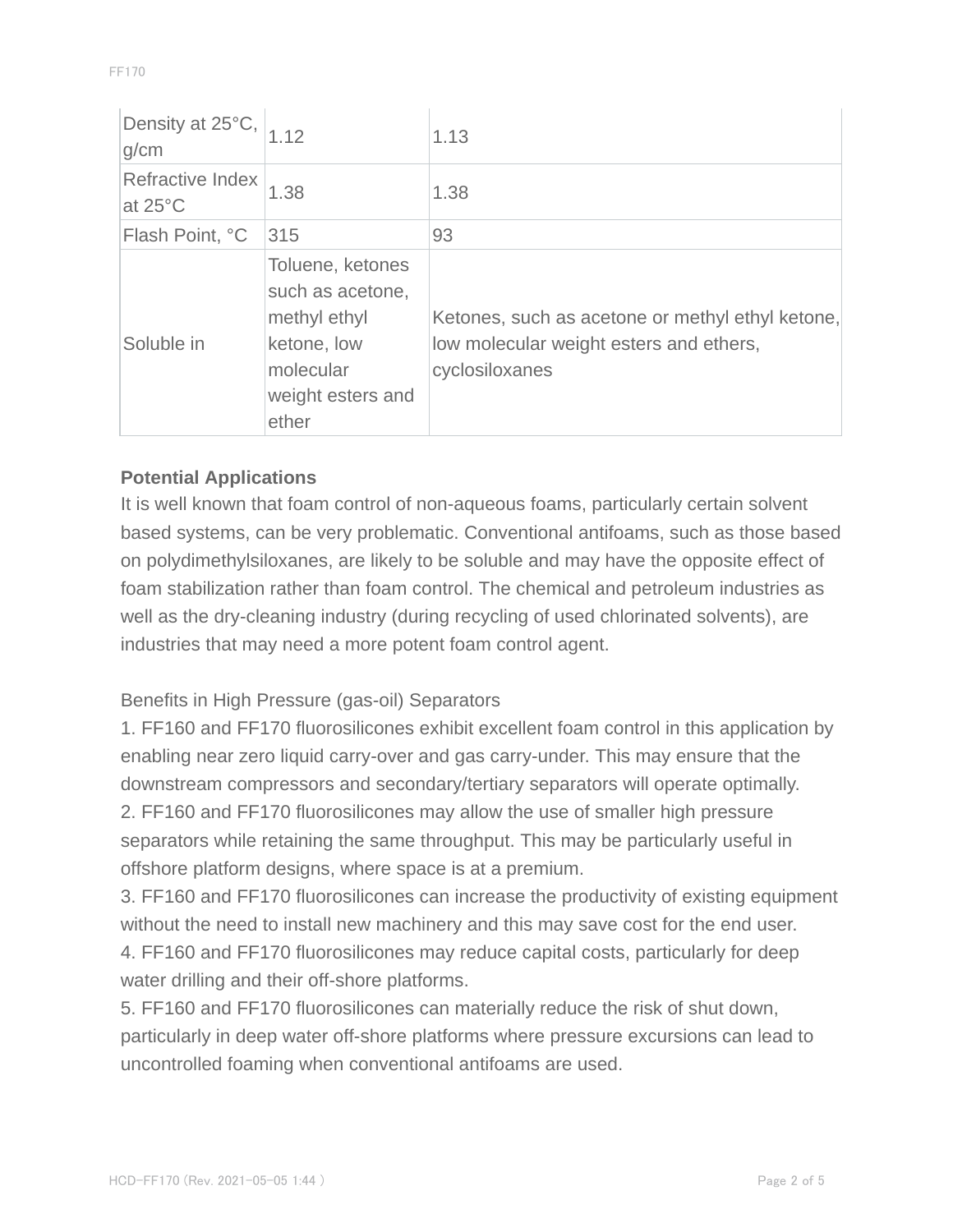# **Product Usage**

FF160 and FF170 fluorosilicones can be used as received but it is recommended that they be diluted in an appropriate solvent to reduce their viscosity and ensure accurate, low dose treat rates. Depending on the lowest possible setting of the dosing pumps, dilutions can vary between 1 and 5% by weight. It is highly recommended that diluted solutions be used within four weeks, or some loss in performance may be experienced.

Solvents that are recommended are ketones, esters and ethers. However, THF (tetrahydrofuran) and dioxane should not be used because they may degrade the polymer. If a high boiling point solvent is needed, we recommend the use of tributyl phosphate. If high flash point solutions are desirable, we recommend esters of dicarboxylic acids.

It is generally observed that as the viscosity of the fluorosilicone increases, so does the antifoaming effect. However, it may also be more difficult to disperse the material.

The location of the dosing points is of critical importance to the optimum performance of FF160 and FF170 fluorosilicones. In general, we recommend that the dosing points be situated just before a high shear/mixing equipment, such as a recirculation pump, or at the entry point of the crude oil in the high pressure separator. This may help ensure maximum dispersion of the antifoam throughout the foaming medium and lead to excellent foam control.

FF160 and FF170 fluorosilicones are less sensitive to droplet size distribution than typical antifoams based on polydimethylsiloxanes and can withstand high turbulence environments.

When using FF160 and FF170 fluorosilicones as foam control agents in high pressure separators, there is no need to co-inject an antifoam to prevent gas carry-under. FF160 and FF170 fluorosilicones function both as an antifoam (killing foam at the surface of the crude) and as a de-aerator (facilitating the removal of gas from the mass of the liquid).

FF160 and FF170 fluorosilicones have shown utility in all types of crude, irrespective of their viscosity, asphaltene/resins content, temperature and amount of gas that needs to be separated.

FF170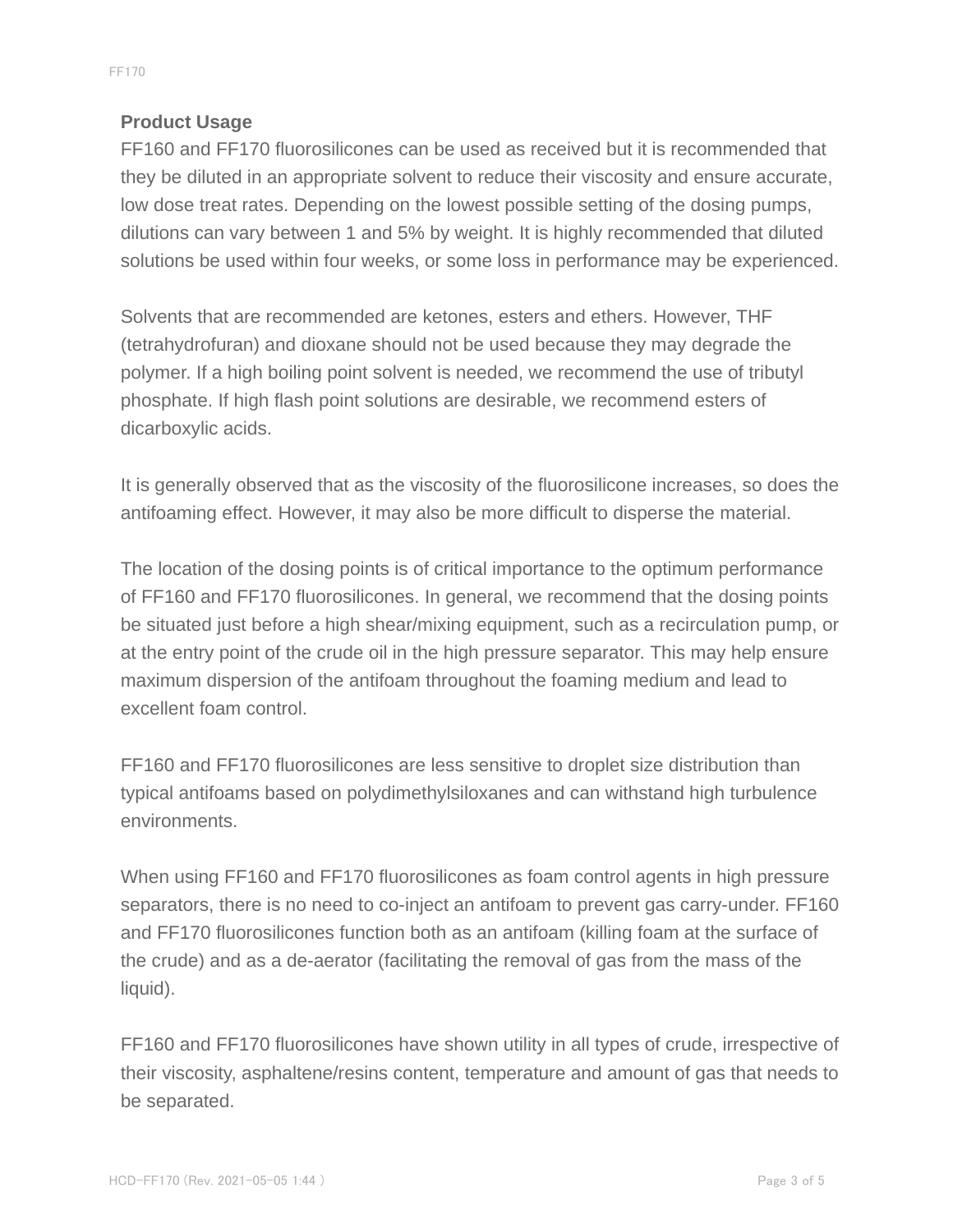#### **Availability**

FF160 fluorosilicone is available in drums of 180 kgs net weight and in pails of 18 kgs net weight. FF170 fluorosilicone is available in drums of 227 kgs net weight.

**Patent Status** Standard copy to come **Product Safety, Handling and Storage** Standard copy to come **Limitations** Standard copy to come

#### **Contact Information**

Email commercial.services@momentive.com

#### **Telephone**

| <b>Americas</b>      | <b>Latin America</b> | <b>EMEAI- Europe, Middle</b><br>East, Africa & India | <b>ASIA PACIFIC</b> |
|----------------------|----------------------|------------------------------------------------------|---------------------|
| +1 800 295 2392      | <b>Brazil</b>        | <b>Europe</b>                                        | <b>China</b>        |
| Toll free*           | +55 11 4534 9650     | +390510924300                                        | 800 820 0202        |
| +704 805 6946        | <b>Direct Number</b> | Direct number                                        | Toll free           |
| <b>Direct Number</b> |                      |                                                      | +86 21 3860 4892    |
|                      |                      |                                                      | Direct number       |
| *All American        | <b>Mexico</b>        | <b>India, Middle East &amp;</b>                      | Japan               |
| countries            | +52 55 2169 7670     | <b>Africa</b>                                        | +81 3 5544 3111     |
|                      | <b>Direct Number</b> | + 91 44 71212207                                     | Direct number       |
|                      |                      | Direct number*                                       |                     |
|                      |                      | *All Middle Eastern                                  | <b>Korea</b>        |
|                      |                      | countries, Africa, India,                            | +82 2 6201 4600     |

For literature and technical assistance, visit our website at: www.momentive.com

#### **DISCLAIMER:**